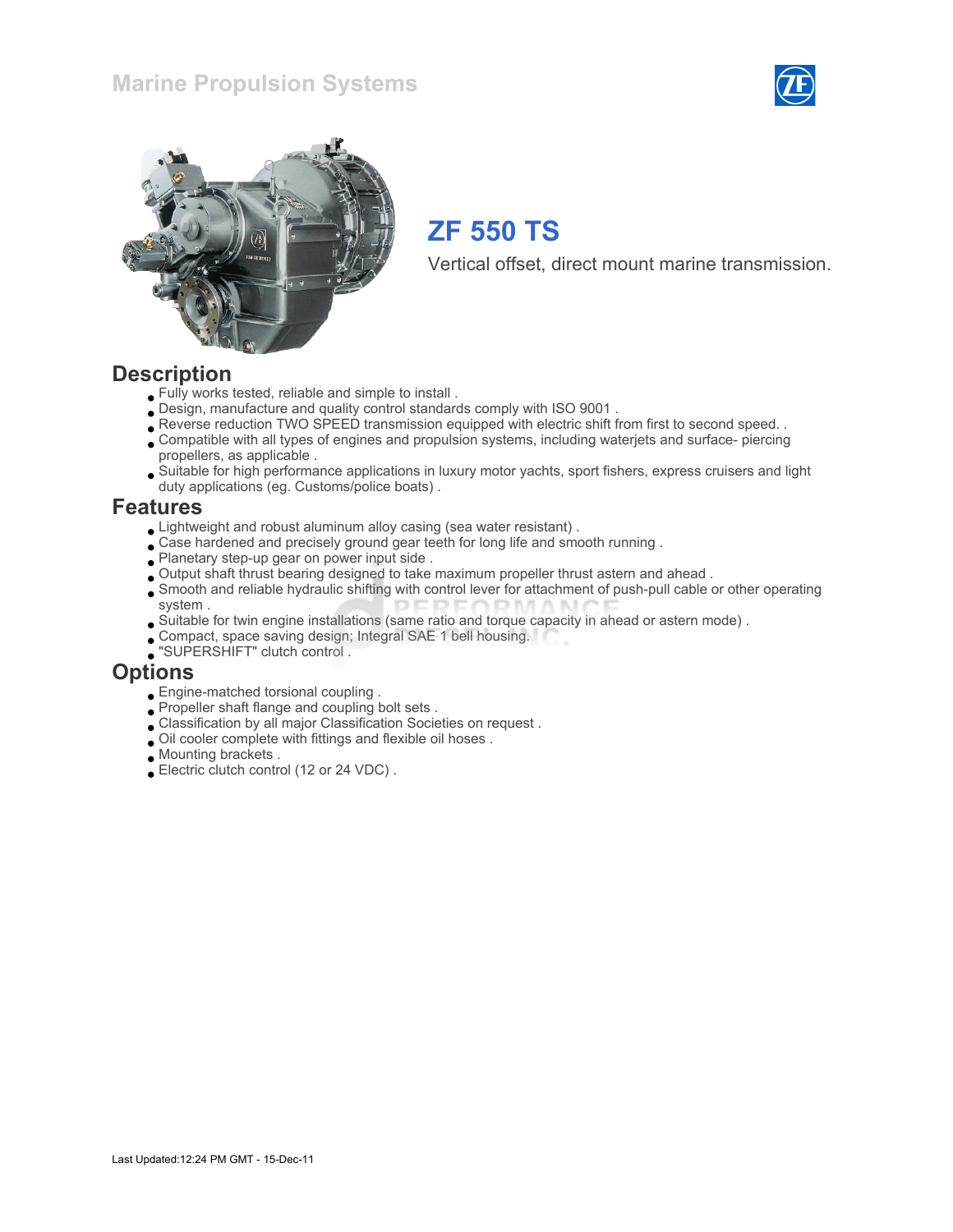## ZF 550 TS Ratings

## Pleasure Duty

|          | <b>RATIOS</b>                                                           |            | MAX.<br>POWER/RPM<br><b>TORQUE</b> |    |    | <b>INPUT POWER CAPACITY</b> |           |           |     |          |            |
|----------|-------------------------------------------------------------------------|------------|------------------------------------|----|----|-----------------------------|-----------|-----------|-----|----------|------------|
| 1st      | 2 <sub>nd</sub>                                                         | ftlb<br>Nm | <b>kW</b>                          | hp | kW | hp                          | <b>kW</b> | hp        | kW  | hp       | <b>RPM</b> |
|          |                                                                         |            |                                    |    |    | 2100 rpm                    |           | 2300 rpm  |     | 2450 rpm |            |
| 1.111    | 0.892,0.930,0.965,0.993,1.020 3440 2537 0.3602 0.4830 756               |            |                                    |    |    | 1014                        |           | 828 11111 | 883 | 1183     | 2500       |
| $1.182*$ | 0.949,0.989,1.027,1.057,1.085 3440 2537 0.3602 0.4830 756 1014 828 1111 |            |                                    |    |    |                             |           |           | 883 | 1183     | 2500       |
| $1.262*$ | 1.013,1.056,1.096,1.128,1.159 3440 2537 0.3602 0.4830 756               |            |                                    |    |    | 1014  828  1111             |           |           | 883 | 1183     | 2500       |
| $1.400*$ | 1.124,1.172,1.216,1.252,1.286 3440 2537 0.3602 0.4830 756 1014 828 1111 |            |                                    |    |    |                             |           |           | 883 | 1183     | 2500       |
| 1.500    | 1.205,1.256,1.303,1.341,1.378 3440 2537 0.3602 0.4830 756               |            |                                    |    |    | 1014  828  1111             |           |           | 883 | 1183     | 2500       |
| 1.743    | 1.400,1.459,1.514,1.558,1.601 3440 2537 0.3602 0.4830 756 1014 828 1111 |            |                                    |    |    |                             |           |           | 883 | 1183     | 2500       |
| 2.000    | 1.606,1.674,1.738,1.788,1.837 3440 2537 0.3602 0.4830 756 1014 828 1111 |            |                                    |    |    |                             |           |           | 883 | 1183     | 2500       |
| 2.233    | 1.794,1.870,1.941,1.997,2.051 3440 2537 0.3602 0.4830 756               |            |                                    |    |    | 1014 828 11111              |           |           | 883 | 1183     | 2500       |
| 2.593    | 2.082,2.171,2.253,2.318,2.381 3440 2537 0.3602 0.4830 756               |            |                                    |    |    | 1014 828 11111              |           |           | 883 | 1183     | 2500       |
| 3.042    | 2.443,2.547,2.643,2.719,2.793 2920 2154 0.3058 0.4100 642               |            |                                    |    |    | 861                         | 703       | 943       | 749 | 1005     | 2500       |

\* Special Order Ratio.



Last Updated:12:24 PM GMT - 15-Dec-11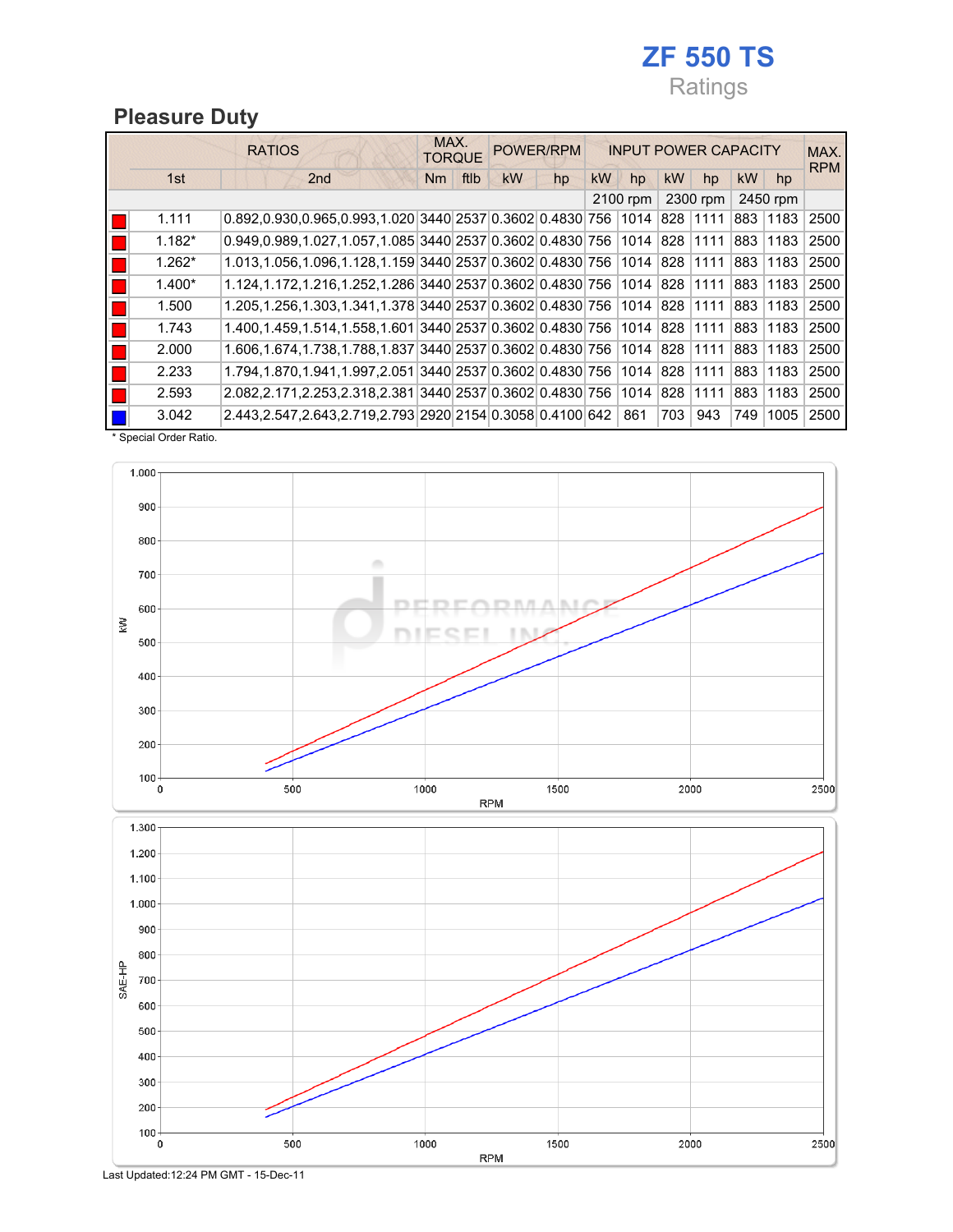## ZF 550 TS Ratings

2500

## Light Duty

|                       | <b>RATIOS</b>                                                                         | MAX.<br><b>TORQUE</b> |           | POWER/RPM |            |    | <b>INPUT POWER CAPACITY</b> |          |           |          |            |  |
|-----------------------|---------------------------------------------------------------------------------------|-----------------------|-----------|-----------|------------|----|-----------------------------|----------|-----------|----------|------------|--|
| 1st                   | 2 <sub>nd</sub>                                                                       | ftlb<br>Nm            | <b>kW</b> | hp        | <b>kW</b>  | hp | kW                          | hp       | <b>kW</b> | hp       | <b>RPM</b> |  |
|                       |                                                                                       |                       |           |           | $2100$ rpm |    |                             | 2300 rpm |           | 2450 rpm |            |  |
| 1.111                 | $0.892, 0.930, 0.965, 0.993, 1.020 \, 3100 \, 2286 \, 0.3246 \, 0.4353 \, 682 \, 914$ |                       |           |           |            |    | 747                         | 1001     | 795       | 1066     | 2500       |  |
| $1.182*$              | $0.949, 0.989, 1.027, 1.057, 1.085$ 3100 2286 0.3246 0.4353 682 914 747               |                       |           |           |            |    |                             | 1001     | 795       | 1066     | 2500       |  |
| $1.262*$              | 1.013,1.056,1.096,1.128,1.159 3100 2286 0.3246 0.4353 682 914 747 1001                |                       |           |           |            |    |                             |          | 1795      | 1066     | 2500       |  |
| $1.400*$              | 1.124,1.172,1.216,1.252,1.286 3100 2286 0.3246 0.4353 682 914 747                     |                       |           |           |            |    |                             | 1001     | 795       | 1066     | 2500       |  |
| 1.500                 | 1.205,1.256,1.303,1.341,1.378 3100 2286 0.3246 0.4353 682 914 747                     |                       |           |           |            |    |                             | 1001     | 795       | 1066     | 2500       |  |
| 1.743                 | 1.400,1.459,1.514,1.558,1.601 3100 2286 0.3246 0.4353 682 914 747                     |                       |           |           |            |    |                             | 1001     | 795       | 1066     | 2500       |  |
| 2.000                 | 1.606.1.674.1.738.1.788.1.837 3100 2286 0.3246 0.4353 682 914 747                     |                       |           |           |            |    |                             | 1001     | 795       | 1066     | 2500       |  |
| 2.233                 | 1.794.1.870.1.941.1.997.2.051 3100 2286 0.3246 0.4353 682 914 747                     |                       |           |           |            |    |                             | 1001     | 795       | 1066     | 2500       |  |
| 2.593                 | 2.082.2.171.2.253.2.318.2.381 3100 2286 0.3246 0.4353 682 914 747                     |                       |           |           |            |    |                             | 1001     | 795       | 1066     | 2500       |  |
| 3.042                 | 2.443,2.547,2.643,2.719,2.793 2635 1943 0.2759 0.3700 579 777                         |                       |           |           |            |    | 635                         | 851      | 676       | 907      | 2500       |  |
| * Special Order Ratio |                                                                                       |                       |           |           |            |    |                             |          |           |          |            |  |



1000

**RPM** 

1500

 $2000\,$ 

Last Updated:12:24 PM GMT - 15-Dec-11

500

 $\begin{array}{c}\n100 \\
0\n\end{array}$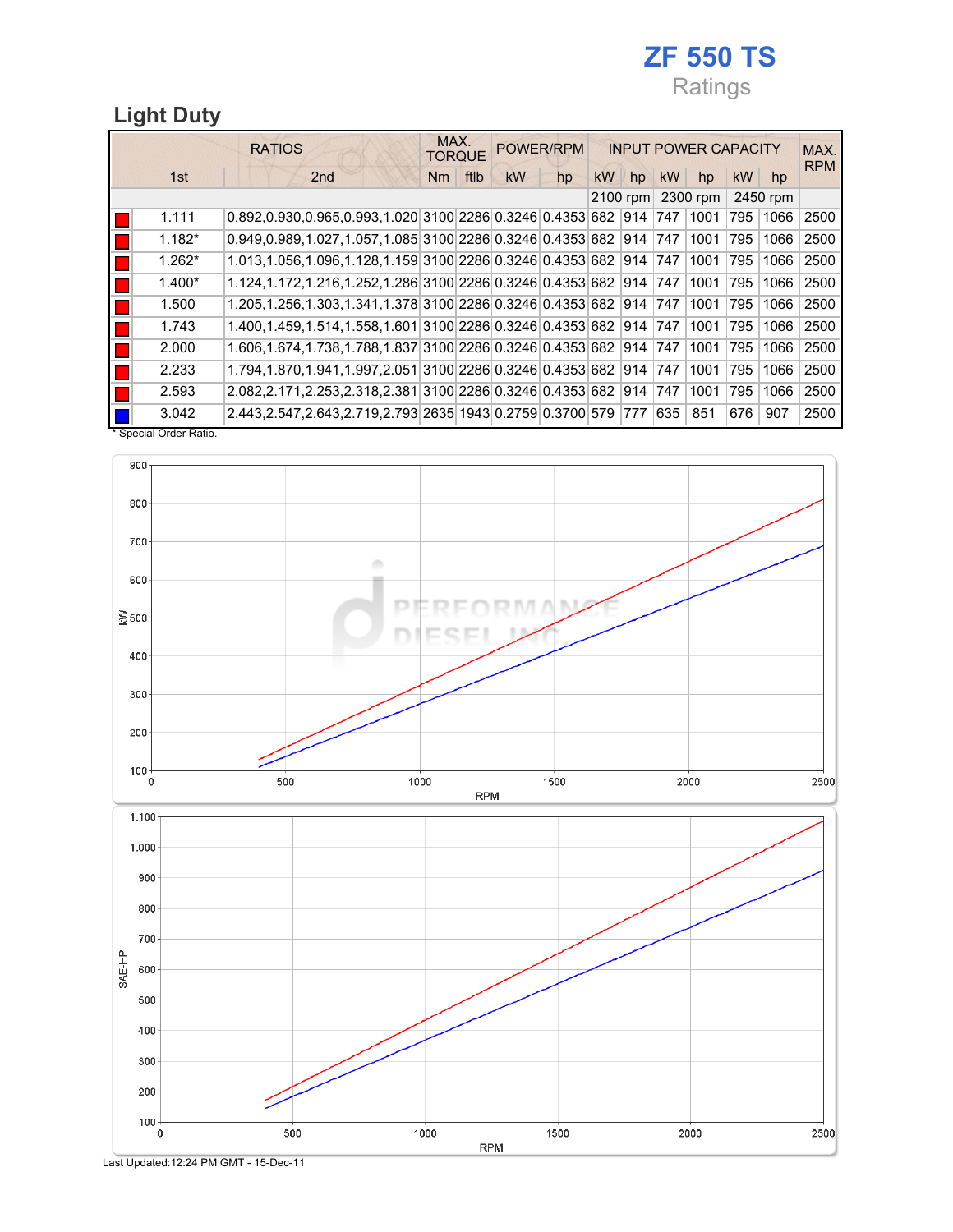# ZF 550 TS

Dimensions



#### mm (inches)

|            |                |                |            | $HIII$ (HIGHES) |            |                            |                          |           |
|------------|----------------|----------------|------------|-----------------|------------|----------------------------|--------------------------|-----------|
| A          | B <sub>1</sub> | B <sub>2</sub> | $H_1$      | H <sub>2</sub>  |            | L <sub>1</sub>             | $L_2$ $L_3$              | Bell Hsg. |
| 200 (7.87) | 310(12.2)      | 310 (12.2)     | 200 (7.87) | 400 (15.8)      | 884 (34.8) | 737 (29.0)                 | $\overline{\phantom{a}}$ |           |
|            |                | Weight kg (lb) |            |                 |            | Oil Capacity Litre (US qt) |                          |           |
|            |                | 344 (758)      |            |                 |            | 15.0 (15.9)                |                          |           |

## SAE Bell Housing Dimensions

**The Control** 

|         |                                                         |    |    |  | <b>Bolt Holes</b> |                 |
|---------|---------------------------------------------------------|----|----|--|-------------------|-----------------|
| SAE No. |                                                         |    |    |  |                   | <b>Diameter</b> |
|         | mm                                                      | mm | mm |  | mm                |                 |
|         | 511.18 20.125 530.23 20.875 552.45 21.75 12 11.91 15/32 |    |    |  |                   |                 |

## Output Coupling Dimensions

|    |    |    |    |    |                                         |     | <b>Bolt Holes</b> |              |  |
|----|----|----|----|----|-----------------------------------------|-----|-------------------|--------------|--|
|    |    |    |    |    |                                         | No. |                   | Diameter (E) |  |
| mm | mm | in | mm | In | mm                                      |     | mm                |              |  |
|    |    |    |    |    | 205 8.07 170 6.69 140 5.51 20.0 0.79 10 |     | 18.3              |              |  |





CE